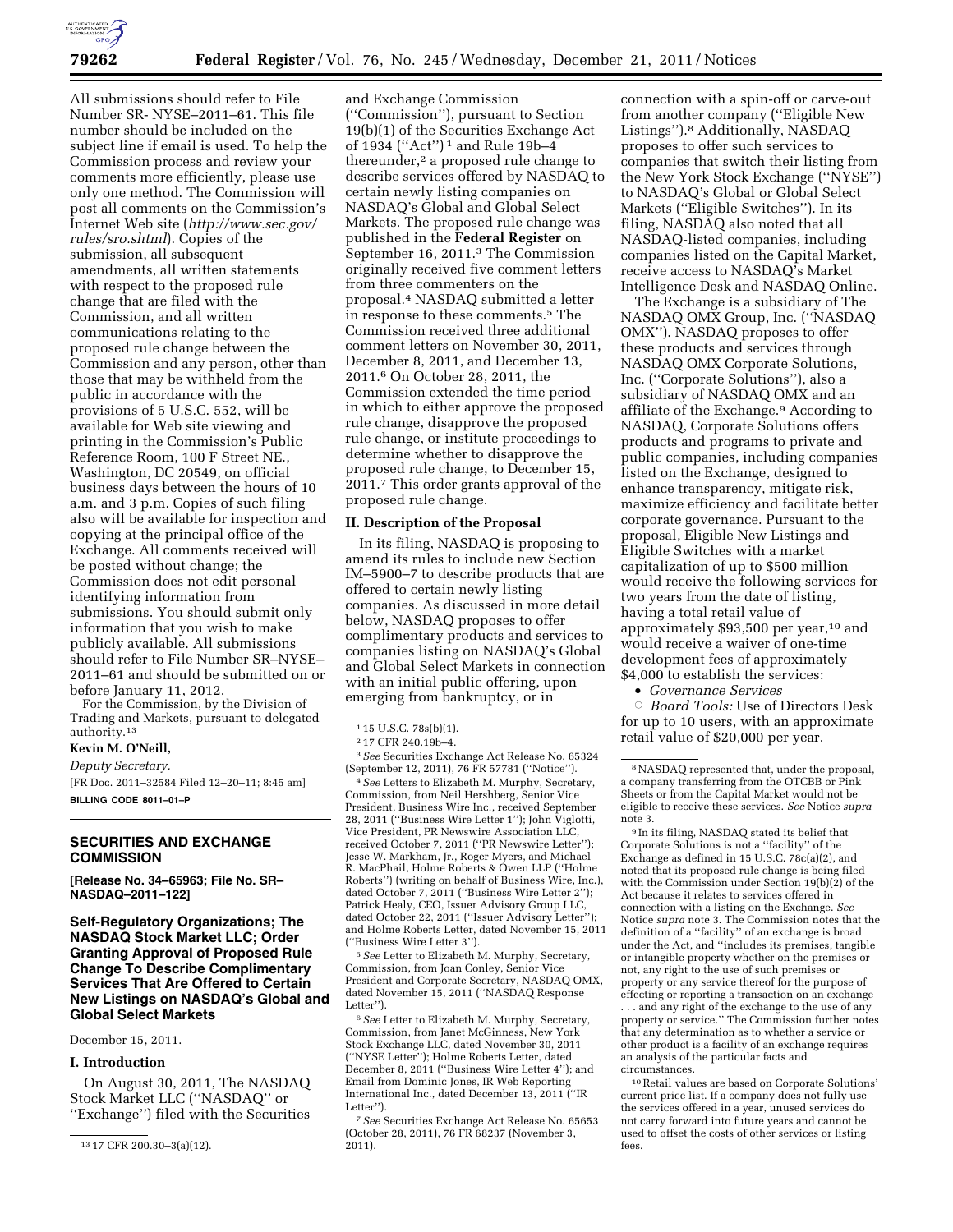Æ *Whistleblower Hotline:* Use of a financial reporting hotline that provides employees and others with fullyautomated means of reporting incidents and concerns, with an approximate retail value of \$3,500 per year.

• *Communications Services* 

Æ *Investor Relations Web site:* Use of a Web site with all the necessary content and features to communicate with investors, including a corporate governance library containing documents such as the Board committees' charters and the company's code of ethics, with a retail value of approximately \$16,000 per year.

Æ *Press Releases:* Companies will be provided \$15,000 worth of distribution services for earnings or other press releases, including photographs, and filing of EDGAR and XBRL reports. The actual number of press releases will vary based on their length and the regional distribution network chosen by the company.

• *Intelligence Services* 

Æ *Market Analytic Tools:* Use of a market analytic tool, which integrates corporate shareholder communications, capital market information, investor contact management, and board-level reporting into a unified workflow environment for up to four users, including information about research and earnings estimates on the company and help identifying potential purchasers of the company's stock using quantitative targeting and qualitative insights, with an approximate retail value of \$39,000 per year.

Under the proposal, Eligible New Listings and Eligible Switches with a market capitalization of \$500 million or more would receive the services described above, including the waiver of one-time development fees, and the additional services described below, worth a total retail value of approximately \$169,000 per year.11 Eligible New Listings with a market capitalization of \$500 million or more would receive all services for two years from the date of listing, and Eligible Switches with a market capitalization of \$500 million or more would receive all services for four years from the date of listing:

• *Governance Services* 

Æ *Board Tools:* An additional five licenses for Directors Desk, with a retail value of approximately \$10,000 per year.

- *Communications Services*
- Æ *Press Releases:* An additional \$5,000 worth of distribution services.

• *Intelligence Services* 

Æ *Market Surveillance Tools:* A stock surveillance package, that includes monitoring the daily movement and settlement activity of the company's stock, providing alerts on increases in trading volume and block trading activity, and offering color to any unusual change in stock price, with an approximate retail value of \$60,000 per year. To fully utilize this service, NASDAQ states that companies will have to subscribe to, and separately pay for, certain third party information, which is not included.12

The Exchange represents that it is proposing to offer four years of services to Eligible Switches with a market capitalization of \$500 million or more, as opposed to two years of services as is the case for other Eligible Switches and Eligible New Listings, because the Exchange believes that the issuers receive comparable services from the NYSE, which the issuer would forego by switching their listing to NASDAQ, and that those issuers will likely bring greater future value to NASDAQ than will other issuers by switching to its market.13

## **III. Summary of Comments and NASDAQ Response to Comments**

Four commenters raised objections to the proposal,<sup>14</sup> while one commenter supported the proposal.<sup>15</sup>

The commenter supporting the proposal believed that ''NASDAQ's presence in the market has been good for competition. \* \* \*'' 16 This commenter noted that ''NYSE's favored service providers dominate the IR services industry'' and that of the ''companies in the Nasdaq-100 index, only 10 used NASDAQ's PR wire service. \* \* \* The remaining companies overwhelmingly used Business Wire or PR Newswire. . . . "17

Two commenters generally expressed concern that NASDAQ's proposal would harm competing suppliers of information dissemination and investor relations (''IR'') services, adversely affect competition, and result in economic coercion of and unfair discrimination among issuers.18 These two commenters dispute NASDAQ's comparison of its proposal to the

18*See* Business Wire Letter 1, Business Wire Letter 2, and PR Newswire Letter.

recently approved rule change by the NYSE regarding complimentary services provided to issuers.19 These commenters argue that the proposals are fundamentally different in that NYSE offers IR services though a variety of independent service providers, while NASDAQ's proposal only offers one affiliated service provider.20 These commenters argue that NASDAQ's proposal effectively penalizes any company eligible for the free services that chooses to use a NASDAQ competitor.

These two commenters urge the Commission to reject the proposal because it would create an inequitable allocation of listing fees. One commenter states that the proposal would create a significant disparity between what otherwise indistinguishable companies pay and receive for their listing fees.<sup>21</sup> This commenter alleges that the proposal would result in an inequitable allocation with respect to fees paid by issuers that are currently listed and that are not being offered the free services under the proposal, versus newly listed companies that are being offered the free services.22 The commenter disputes NASDAQ's justification of providing complimentary services to newly listing companies to help them adjust to the new responsibilities of being a publicly trading company, and conversely believes that NASDAQ is attempting to lock in newly listed companies into using Corporate Solutions once the free services expire.<sup>23</sup> Additionally, the commenter argues that offering complimentary services to issuers that switch their listings from the NYSE to NASDAQ discriminates among issuers and inequitably allocates listing fees among more mature companies.24 The commenter also argues that a company that lists on NASDAQ and uses the complimentary IR services provided by Corporate Solutions effectively pays a lower listing fee than a similarly situated company that opts for IR services provided by another vendor.<sup>25</sup> Accordingly, the commenter believes that by bundling the listing fee with the IR services, NASDAQ is distorting the new listing fees paid by a company that opts to use a competing IR vendor,

- 23 *Id.*
- 24 *Id.*

<sup>12</sup>For example, companies would have to purchase position reports from the Depositary Trust Corporation.

<sup>13</sup>*See* e-mail from Arnold Golub, NASDAQ, to Sharon Lawson, Division of Trading and Markets, Commission, dated December 8, 2011 (''NASDAQ E–Mail'').

<sup>14</sup>*See supra* notes 4 and 6.

<sup>15</sup>*See* IR Letter.

 $^{16}\,Id.$ 

<sup>17</sup> *Id.* 

<sup>19</sup>*See* Business Wire Letter 1 and PR Newswire Letter.

<sup>20</sup>*See* Business Wire Letter 4 (noting that this is the first time the Commission will be ruling on the permissibility of an exchange subsidizing IR services provided by its own providers).

<sup>21</sup>*See* Business Wire Letter 1.

<sup>22</sup>*See* Business Wire Letter 2.

<sup>25</sup> *Id.*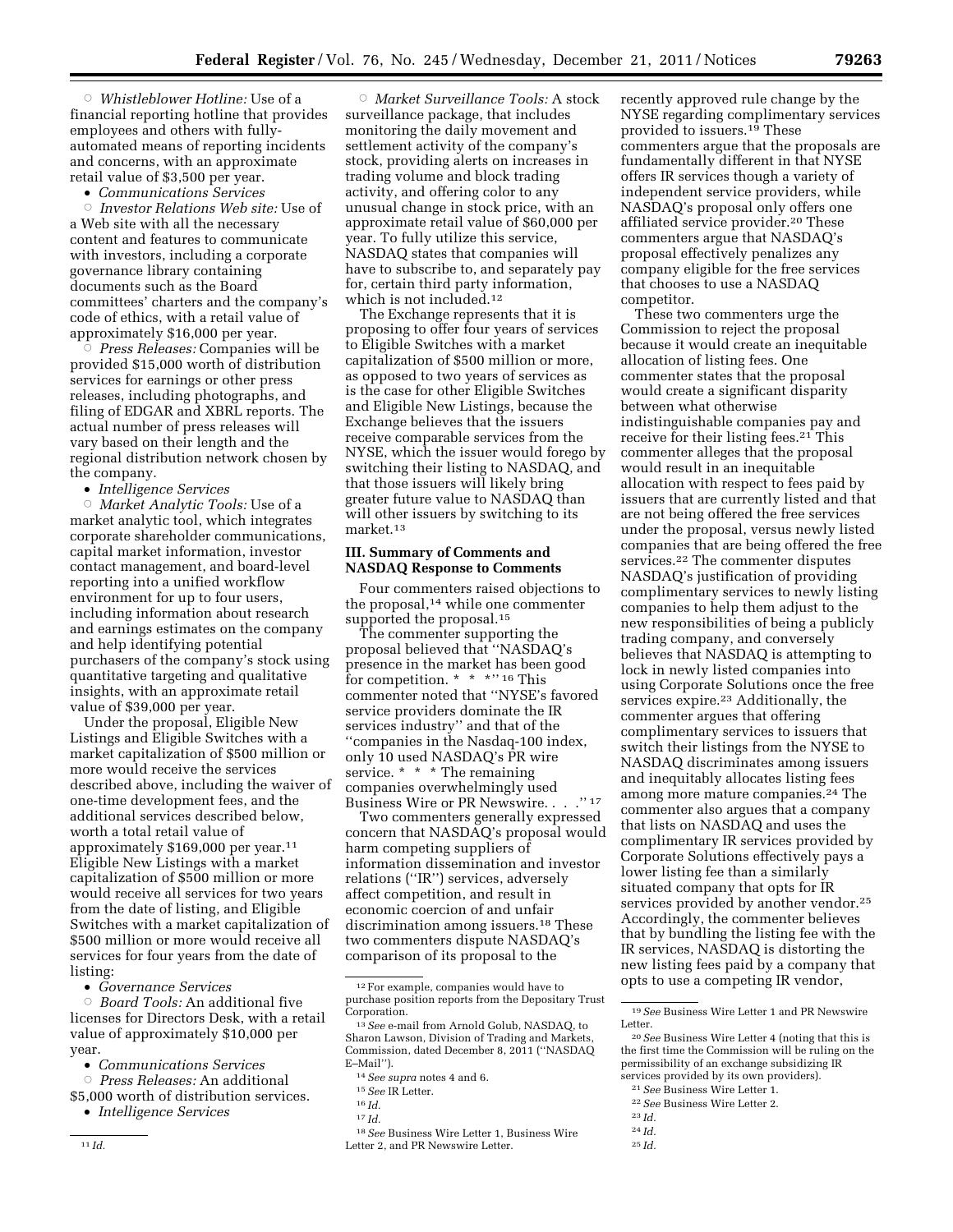resulting in an inequitable allocation of fees among issuers.26

These two commenters also urge the Commission to reject the proposal because it will impose an unnecessary burden on competition in the IR services market.<sup>27</sup> These commenters argue that the proposal to bundle the complimentary services with listings is a form of unlawful tying.28 One of these commenters argues that the proposal creates an uneven playing field in the market, distorts competition, and results in NASDAQ coercing issuers to use the services simply because they are free, even if they may not be the company's choice or meet its buying criteria.29 One commenter notes that rival service providers could not possibly compete because they cannot offer IR services for free without the possibility of subsidizing the fees with listing fees.<sup>30</sup>

One of these commenters argues that the proposal will burden competition in apparent violation of the antitrust laws.31 Specifically, the commenter alleges that NASDAQ's bundling of IR services with its listing service is an illegal ''tying'' in violation of Section 1 of the Sherman Act. According to the commenter, a tying arrangement violates Section 1 of the Sherman Act ''if the seller has appreciable economic power in the tying product market and if the arrangement affects a substantial volume of commerce in the tied market.'' 32 The commenter believes that NASDAQ's free or discounted services meets the legal standard of a tying arrangement because NASDAQ, by offering complimentary Corporate Solution services to listing customers through its subsidiary, is tying the two services together, so that Eligible New Listings or Eligible Switches will treat NASDAQ's listing service and its free services as a single unit and direct their business to Corporate Solutions since they are already incurring that cost.<sup>33</sup>

The commenter also believes that NASDAQ has sufficient market power to coerce at least a substantial number of newly listing companies to use the tied product because ''NASDAQ, in its regulatory role, will, on the one hand, be informing new public companies of

31*See* Business Wire Letter 2 and Business Wire Letter 4. According to Business Wire, NASDAQ is seeking approval of its ongoing practice of tying free services to listed companies. *See* Business Wire Letter 3 and Business Wire Letter 4.

- 32*See* Business Wire Letter 2.
- 33 *Id.*

their public disclosure obligations while, on the other, be offering to provide them those very disclosure services for free." <sup>34</sup> The commenter further argues that competition for IR services will not remain robust if NASDAQ is allowed to use its market power with respect to NASDAQ listings to eliminate meaningful competition.35 Further, the commenter believes that the amount of commerce affected in the IR services market is far above the ''not insubstantial'' requirement of the Sherman Act, noting that the threshold requirement is so modest it is always conceded.36

Separately, the commenter alleges that, by offering the Corporate Solutions services for two to four years, NASDAQ has demonstrated an attempt to monopolize in violation of Section 2 of the Sherman Act.37 According to the commenter, offering the services for free—clearly below marginal cost—is predatory/anti-competitive conduct.38 Additionally, the commenter believes that NASDAQ's intent to monopolize can be inferred by the fact that NASDAQ OMX, as owner of both a national securities exchange and a subsidiary that provides information dissemination services (''IDS'') and IR services, has an advantage and that by offering free IR services to listed companies through its subsidiary, NASDAQ OMX is acting to drive out competing IDS and IR vendors for new listings and ultimately for all NASDAQlisted companies.39 Finally, the commenter claims that once competitors are shut out of the IDS and IR market, Corporate Solutions would have an unfettered ability to raise prices and/or compromise service levels to the detriment of listed companies and the investing public—achieving monopoly power.40

The commenter also is concerned that the proposal could reduce pricing transparency, stating that historically, listed companies have paid separate, transparent fees for listing services and ancillary IR services, but that NASDAQ's proposal, by combining both services, ''blurs the line between the core mandatory and auxiliary services'' and makes it unclear, for example, the extent to which listing fee increases are cross-subsidizing IR services.41 Two commenters state that

NASDAQ's offering of IR services

- 39 *Id.*
- 40 *Id.*
- 41 *Id.*

creates a conflict of interest with respect to its role as a self-regulatory organization (''SRO'').42 One commenter believes that NASDAQ's authority in determining the adequacy of public disclosures by listed companies makes it inappropriate for NASDAQ's sister company to be the ''preferred provider'' for such disclosure services.43 In addition, this commenter believes that because NASDAQ is in a position to determine how much disclosure is required, it could manipulate the quantity of disclosures, such as reducing the amount of disclosures required to save costs during the period when such services are being offered for free and increasing the amount of disclosure required once such services are being paid for.44 In addition, this commenter argues that because NASDAQ has taken on this ancillary business of providing IR services, it may have an incentive to fund this services business to the detriment of its regulatory obligations.45 The commenter argues that these conflicts are particularly high given that NASDAQ's IR services providers do not have an independent sales force and that NASDAQ's sales representatives market these IR services in addition to selling listings.46 Accordingly, the commenter believes that not only should NASDAQ's proposal be rejected, but that the Commission should review NASDAQ's role in providing IR services and consider requiring NASDAQ OMX to divest its Corporate Solutions business or require Corporate Solutions to sell its IR service providers to an independent third party, or, alternatively, order NASDAQ to operate its Corporate Solutions business on a strict arms-length basis.47

Another commenter recommends that the Commission disapprove the proposed rule change and request that the listing exchanges consider the idea of offering free listings or, alternatively, that the Commission appoint an independent task force comprised of issuers to recommend a model that would permit the exchanges to provide unlimited value-added services.48 This commenter believes that NASDAQ's proposal inhibits competition for listings, would result in the equivalent of a maximum service cap and would be

44 *Id.* 

46 *Id.* 

<sup>26</sup> *Id.* 

<sup>27</sup>*See* Business Wire Letter 2 and PR Newswire Letter.

<sup>28</sup>*See* Business Wire Letter 1 and PR Newswire Letter.

<sup>29</sup>*See* PR Newswire Letter.

<sup>30</sup>*See* Business Wire Letter 1.

<sup>&</sup>lt;sup>34</sup> *Id.* <sup>35</sup> *See* Business Wire Letter 4.

<sup>35</sup>*See* Business Wire Letter 4. 36*See* Business Wire Letter 2. 37 *Id.* 

<sup>38</sup> *Id.* 

<sup>42</sup>*See* Business Wire Letter 2 and PR Newswire Letter (expressing concern that this could effectively coerce an issuer into using the SRO's services).

<sup>43</sup>*See* Business Wire Letter 2.

<sup>45</sup> *Id.* 

<sup>47</sup> *Id.* 

<sup>48</sup>*See* Issuer Advisory Letter.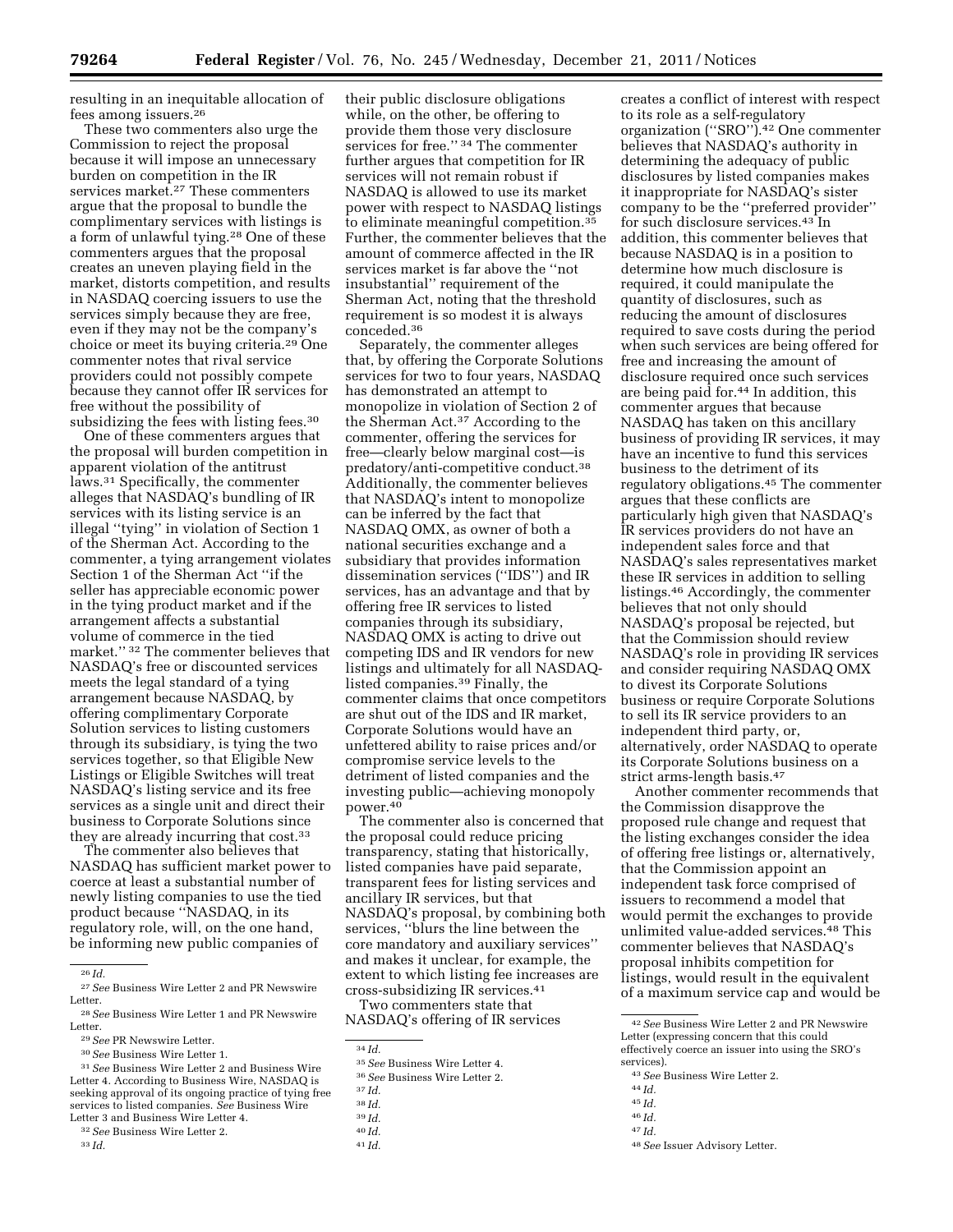used by exchange as a justification for limiting their service offerings.49

One commenter objects to the provision by NASDAQ of free IR services to Eligible Switches with a market capitalization of \$500 million for four years, while New Listings with the same market capitalization would only receive such services for two years under the proposal.<sup>50</sup> This commenter argues that treating Eligible Switches differently from Eligible New Listings and existing NASDAQ listed issuers unfairly discriminates between issuers in violation of Section 6 of the Act.<sup>51</sup> This commenter states that issuers transferring their listing from NYSE to NASDAQ are not a separate class of issuer, and giving Eligible Switches preferential treatment results in unfair discrimination.52 The commenter further argues that the proposed fee structure is not an equitable allocation of reasonable fees among issuers, and therefore violates Section 6(b)(4) of the Act, because for four years an Eligible Switch would be paying substantially lower fees than any company of the same capitalization already listed on NASDAQ or, for the final two years, any Eligible New Listing.53 The commenter does not believe that it is equitable to treat issuers differently simply because one transferred from another exchange.54 This commenter requests that if the proposed rule is approved by the Commission, that the Commission clarify that the rule encompasses the complete set of products and services that NASDAQ is allowed to provide Eligible New Listings and Eligible Switches, and that after the two or four year periods covered by the rule have expired, companies may only be provided with services that are applicable to all other listed companies as set forth in NASDAQ's rules.55 In addition, to the extent that NASDAQ is currently in discussions with companies to list on NASDAQ, the commenter requests that the Commission direct NASDAQ to treat such issuers in accordance with the proposed rule, and prohibit NASDAQ from offering additional or different products or services, even if an issuer lists prior to the proposed rule being approved.56 Finally, the commenter requests the Commission to clarify that companies listed on NASDAQ within the two or

- 52*See* NYSE Letter.
- 53 *Id.*
- 54 *Id.*  55 *Id.*
- 56 *Id.*

In the NASDAQ Response Letter, the Exchange responded to many of the issues raised by the commenters.58 In response to commenter concerns that the proposal limits issuer choice regarding service providers and is unlawfully tying IR services to a company's listing, NASDAQ reiterates that no issuer is required to use the offered services, and to the extent that a company chooses to use the services, such services are provided only for a limited time.59 Further, the Exchange argues that the NASDAQ proposal is similar to the Commission-approved NYSE proposal,<sup>60</sup> because the NYSE proposed rule change does not allow issuers unlimited choice as to which service providers they can choose, as NYSE issuers must use those providers selected by the exchange, with no transparency as to the selection process or the financial arrangement between the NYSE and the service provider.61 NASDAQ also states that by relying on services provided by an affiliated entity, rather than third parties, NASDAQ gains greater control to assure it can provide the products most valued by companies in a high quality manner.62

In response to claims that the proposal creates an inequitable allocation of listing fees, the Exchange states that its proposal is consistent with Section 6(b)(4) of the Act, because offering different services based on a company's market capitalization is appropriate given that larger companies generally will need more and different governance, communication and intelligence services. NASDAQ additionally believes that the distinction based on market capitalization is clear and transparent. NASDAQ also states that offering the complimentary services to newly listing companies and not to companies already listed on NASDAQ is appropriate given that the services offered will help ease the transition of becoming a public company and will help these companies fulfill their new

57 *Id.* 

responsibilities as public companies.63 NASDAQ counters the concern that the proposal results in unfair discrimination in violation of Section 6(b)(5) of the Act, stating that it offers its program only to companies switching from the NYSE, and not from other exchanges or unlisted markets or to companies already listed on NASDAQ, because the companies listed on the NYSE receive comparable services from the NYSE (and not from other exchanges), which they would forego by switching their listing to NASDAQ,<sup>64</sup> and because NASDAQ believes attracting NYSE listed companies will bring greater future value to NASDAQ.

NASDAQ also disputes allegations that it illegally ties its Corporate Solutions services to a company's listing on NASDAQ, asserting that companies wishing to list on NASDAQ are not forced to use services provided by NASDAQ, since neither the receipt of such services nor a NASDAQ listing are conditioned on the other.65 NASDAQ attached a prior response letter from its outside counsel on an earlier filing that addresses the antitrust claims and notes that antitrust laws ''were enacted for the protection of competition not competitors." 66

Finally, NASDAQ represents that it achieves separation between its business and regulatory conflicts by appropriately distinguishing the regulatory functions from the influence of business considerations.67 According to the Exchange, it houses its regulatory functions, including the Listing and Market Watch Departments, in a regulatory group that is organizationally and institutionally separate from its business lines.68 NASDAQ also notes that this structure, its effectiveness in managing conflicts, and the effectiveness of the regulatory program in practice, are subject to periodic Commission examination, and any NASDAQ rule change to increase or decrease the amount of information that a company must publicly disclose would require Commission approval.69

### **IV. Discussion and Commission's Findings**

The Commission has carefully reviewed the proposed rule change and finds that it is consistent with the

64 *Id.* 

- 66 *Id.*
- 
- 
- 
- 
- 67 *Id.*
- 68 *Id.*
- 69 *Id.*

<sup>49</sup> *Id.* 

<sup>50</sup>*See* NYSE Letter.

<sup>51</sup> *Id. See also* Business Wire Letter 4.

four years (as applicable) prior to the rule's passage will be subject to the new rule, and to require NASDAQ to amend any agreements relating to services that such issuers may currently have in order to conform services to the proposed rule.57

<sup>58</sup>*See supra* note 5 and accompanying text noting that NASDAQ's Response Letter responds to only those comments cited in note 4, *supra.*  59*See* NASDAQ Response Letter.

<sup>60</sup>*See* Securities Exchange Act Release No. 65127 (August 12, 2011), 76 FR 51449 (August 18, 2011)

<sup>(</sup>SR–NYSE–2011–22) (''NYSE Order''). 61*See* NASDAQ Response Letter.

<sup>62</sup> *Id.* 

<sup>63</sup> *Id.* 

<sup>65</sup> *Id.*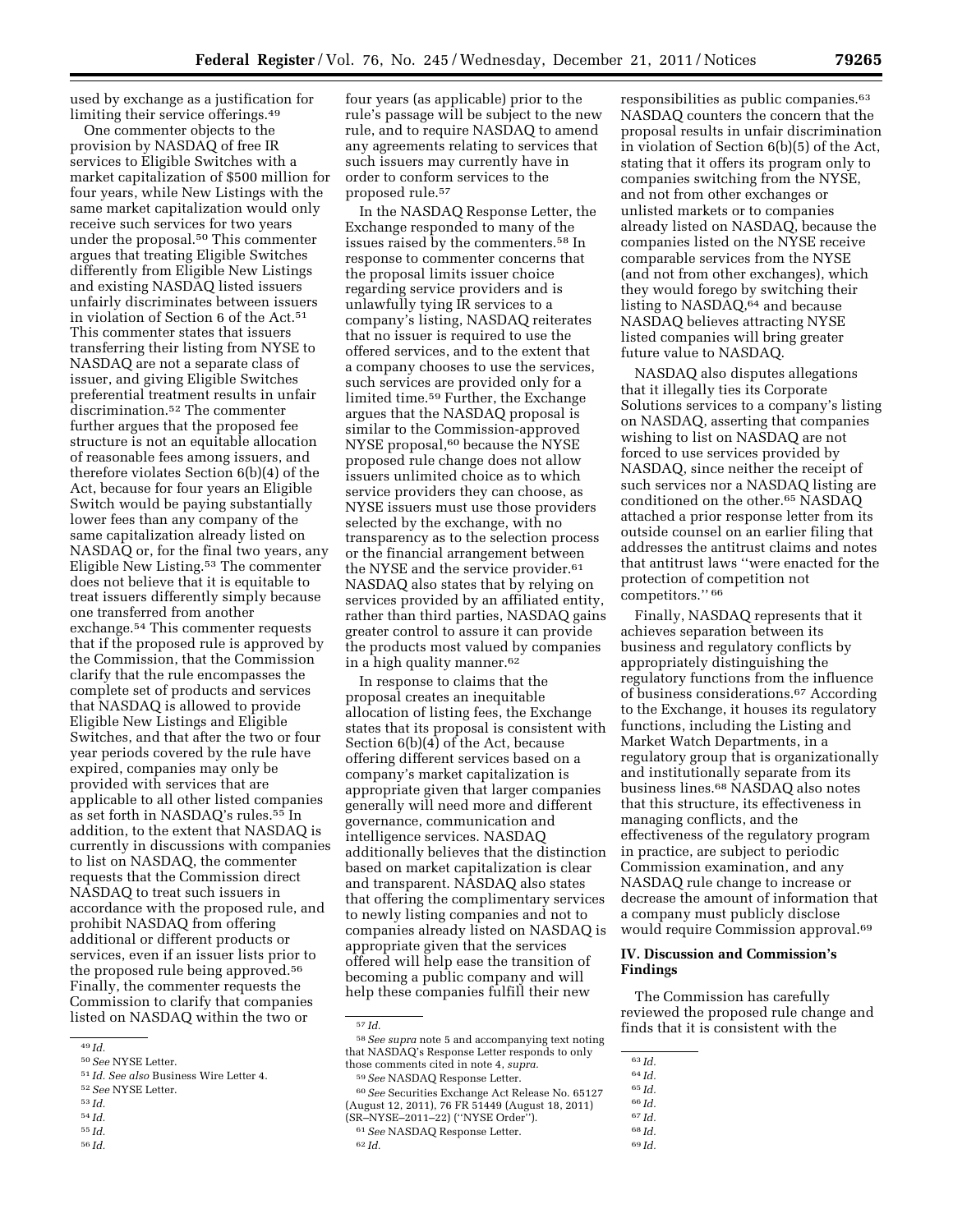requirements of Section 6 of the Act.70 Specifically, as discussed in more detail below, the Commission finds that the proposal is consistent with Sections  $6(b)(4)$ ,  $716(b)(5)$ ,  $72$  and  $6(b)(8)$   $73$  in that the proposal is designed, among other things, to provide for the equitable allocation of reasonable dues, fees, and other charges among Exchange members and issuers and other persons using its facilities and to promote just and equitable principles of trade, and is not designed to permit unfair discrimination between issuers, and that the rules of the Exchange do not impose any burden on competition not necessary or appropriate in furtherance of the purposes of the Act.

The Commission notes that while all issuers will receive some services from NASDAQ, such as NASDAQ Online and the Market Intelligence Desk, some issuers will receive additional products and services based on their status as either an Eligible New Listing or Eligible Switch and their market capitalization.74 NASDAQ has represented that offering additional services only to companies listing on the Global and Global Select Markets and offering different services based on a company's market capitalization reflects the higher demand for these services by larger companies.<sup>75</sup> Moreover, according to NASDAQ, offering such services to newly listed companies should ease the transition of becoming a public company. As to only offering services to transfers from the NYSE to NASDAQ rather than all transfers, NASDAQ notes that this should make up for services that issuers would otherwise forego by switching their listing from NYSE to NASDAQ, and that issuers listed on NYSE are better known and therefore have more value to NASDAQ when they switch to its market.76

75*See* Notice *supra* note 3 and NASDAQ Response Letter *supra* note 5.

76*See* NASDAQ Response Letter *supra* note 5 and NASDAQ Email. Specifically, NASDAQ states that 'when companies switch to NASDAQ, it helps in our efforts to attract other new listings \*&\*&\* and to retain companies' listings. This benefit is more pronounced when the company switches from the NYSE because NYSE-listed companies tend to be larger and better known than companies listed on NYSE Amex, NYSE Arca or regional exchanges. Having these companies as clients is also valuable to NASDAQ OMX Corporate Solutions (NOCS), which benefits from having well-known companies use its products.'' NASDAQ Email; *see also* NYSE Order *supra* note 60.

As noted above, NASDAQ's proposal will provide complimentary products and services to Eligible New Listings and Eligible Switches based on market capitalization. The Commission has previously approved an NYSE proposal providing different tiers of complimentary services to certain NYSE issuers based on shares of common stock issued and outstanding or total global market value based on a public offering price and has found this consistent with Sections 6(b)(4) and Sections 6(b)(5) of the Act.<sup>77</sup> For similar reasons, we also find that it is reasonable for NASDAQ to provide different services to tiers based on market capitalization since larger capitalized companies generally will need and use more services. Further, the Commission believes that by describing in NASDAQ's rules the products and services available to Eligible New Listings and Eligible Switches and the values of the products and services, the Exchange is adding greater transparency to its rules and the fees applicable to issuers.

The Commission recognizes, however, that there are two main differences between the NYSE and NASDAQ proposals. First, the NYSE believes that NASDAQ's treatment of Eligible Switches is not comparable to NYSE Rule 907 since NYSE does not provide different services to an issuer because it is transferring from another exchange; rather, such issuers would be entitled to the same services as issuers currently listed on the NYSE. As noted above, NASDAQ states that it makes this distinction to compensate issuers for services they would forego from switching their listing to NASDAQ from the NYSE, as well as to provide its listing market broader benefits from attracting the larger, better known companies that are listed on NYSE.78 Specifically, NASDAQ asserts that larger Eligible Switches receive four years of complimentary services because ''having larger companies switch to NASDAQ is more valuable in attracting other potential listings and NOCS' customers than having smaller companies, which are generally not as well known, switch. Finally, these larger companies generally will pay higher listings fees and purchase more NOCS services \* \* \* thereby making their listing more valuable to NASDAQ and NOCS.'' 79

The Commission notes that Section 6(b)(5) of the Act does not require that all issuers be treated the same; rather,

the Act requires that the rules of an exchange not unfairly discriminate between issuers. The Commission believes that NASDAQ has provided a sufficient basis for its different treatment of Eligible Switches and that this portion of NASDAQ's proposal meets the requirements of the Act in that it reflects competition between exchanges, with NASDAQ offering discounts for transfers of listings from a competing exchange. In making this determination, we note that the provision of services under the proposal is for a limited duration and that NASDAQ has provided a reasonable basis for deciding to treat NYSE transfers different from other types of transfers. Among other things, NASDAQ has stated that offering services to issuers that must forego similar services provided by the NYSE if they switch their listing to NASDAQ, and that add greater future value to NASDAQ through their listing than do other issuers justify such differential treatment.

Second, the NASDAQ proposal also differs from the NYSE proposal in that NASDAQ will provide services through an affiliated service provider. The Commission notes, however, that under NYSE's approved proposal, issuers are offered services only from certain third party vendors selected by the NYSE. We note that NASDAQ's use of its affiliate to provide services to date does not appear to have adversely affected the nature of competition among suppliers in the market for these services.<sup>80</sup>

The NASDAQ Response Letter responded to issues relating to competition in markets served by Corporate Services. Specifically, NASDAQ reiterated that issuers are not required to use the offered services as a condition of listing. Furthermore, to the extent an issuer chooses to use the services, such services are provided only for a very limited time—between two to four years. Further, it has been NASDAQ's experience that some companies choose not to use its services, even though they are offered free.<sup>81</sup>

<sup>70</sup> 15 U.S.C. 78f. In approving this proposed rule change, the Commission has considered the proposed rule's impact on efficiency, competition, and capital formation. *See* 15 U.S.C. 78c(f).

<sup>71</sup> 15 U.S.C. 78f(b)(4).

<sup>72</sup> 15 U.S.C. 78f(b)(5).

<sup>73</sup> 15 U.S.C. 78f(b)(8).

<sup>74</sup>*See* Notice *supra* note 3

<sup>77</sup>*See* NYSE Order *supra* note 60.

<sup>78</sup>*See supra* note 76.

<sup>79</sup>*See* NASDAQ Email.

<sup>80</sup>One commenter noted that NASDAQ has been engaged, on an ongoing basis, in the practice of offering free services to issuers in connection with a listing on NASDAQ. *See* Business Wire Letter 3 and *infra* note 87 and accompanying text. The Commission notes that any such offer of free or discounted services in connection with an initial or continued exchange listing requires the filing by the exchange of an appropriate proposed rule change with the Commission, and approval or effectiveness thereof, before such offer of services can be made, and that a failure to do so would constitute a violation of Section 19(b) of the Act and Rule 19b– 4 thereunder.

<sup>81</sup>*See* NASDAQ Response Letter *supra* note 5.